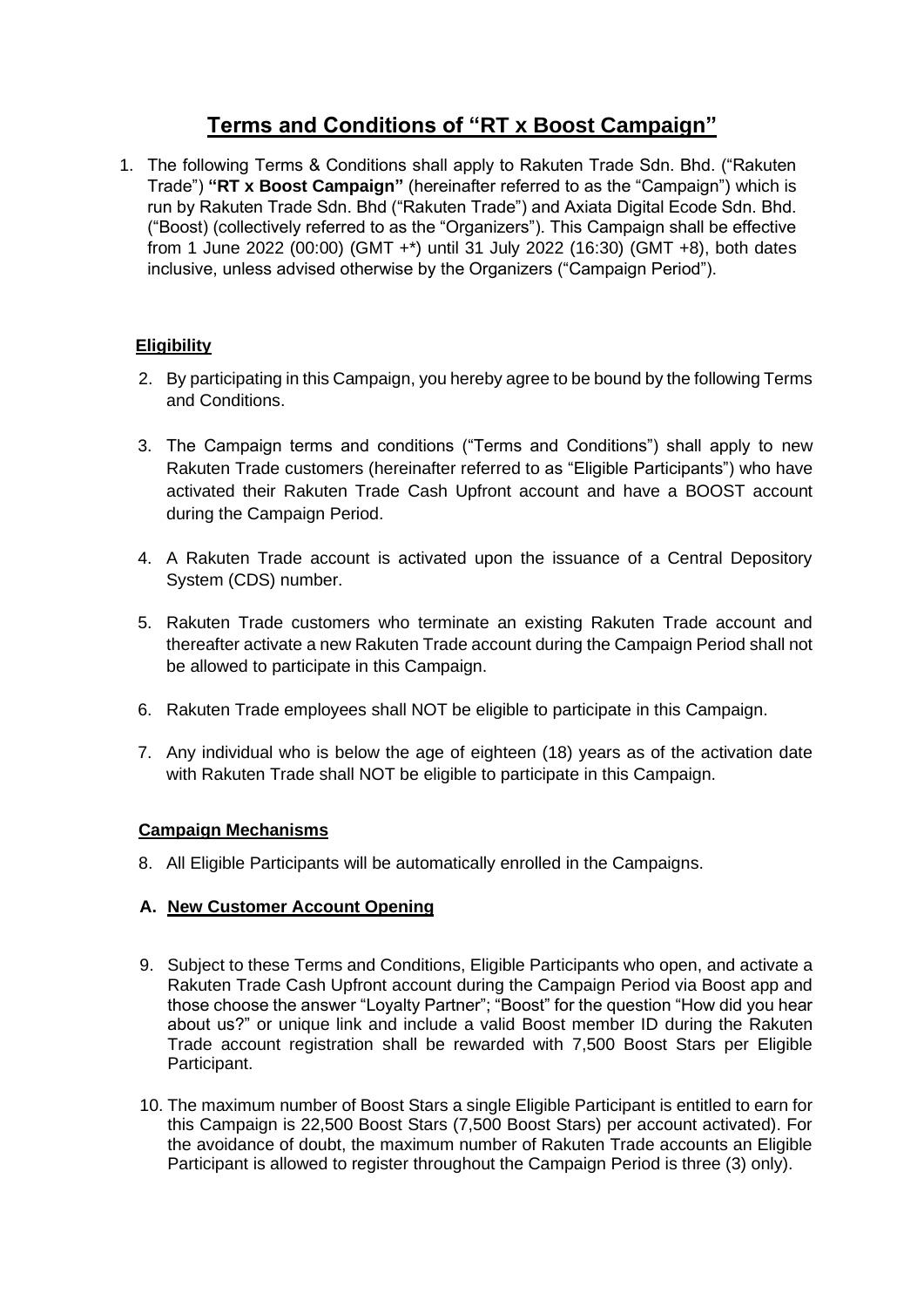- 11. Eligible Participants must activate their Rakuten Trade account latest by 31 July 2022 by 4.30pm (GMT +8) to qualify for the Boost Stars.
- 12. Boost Stars will be credited automatically into Eligible Participants' Boost account within forty-five (45) days after the end of the Campaign Period or any further date as determined by Boost, subject to Boost receiving all the necessary information required.

### **B. Existing Client Account Opening (sign-up)**

- 13. Existing Rakuten Trade account holders ("Existing Holder") who activate a 2nd Rakuten Trade account during the Campaign Periods pursuant to this Campaign Period through Rakuten Trade's login dashboard shall choose the answer "Loyalty Partner"; "Boost" for the question "What inspired you to open another account with us?" to be entitled to receive 7,500 Boost Stars.
- 14. 7,500 Boost Stars shall not be awarded if the Existing Holder fails to answer the question "What inspired you to open another account with us?" with the answer "Loyalty Partner" and "Boost".
- 15. Existing Holders must activate their new Rakuten Trade account by 31 July 2022, 4:30pm (GMT +8) to qualify for the 7,500 Boost Stars.
- 16. All Boost Stars will be credited to the Eligible Participants' Boost account within fortyfive (45) days after the end of the Campaign Period or any further date as determined by Boost, subject to Boost receiving all the necessary information required.

#### **C. New Customer Foreign Trading Account (Activation)**

- 17. Eligible Participants must enable Foreign Trading service within the Campaign Period and have their Foreign Trading service successfully approved via Cash Upfront Account by 3 August 2022.
- 18. 2,500 Boost Stars will be credited to Eligible Participants' account within forty-five (45) days after the end of the Campaign Period or any further date as determined by Boost, subject to Boost receiving all the necessary information required.

#### **General**

- 19. This Campaign **cannot be combined with another Rakuten Trade account opening related campaign or any other promotion code** during the Campaign Period. In the event that the unique URL for this Campaign is not used, the applicant shall not be eligible for the Campaign Reward.
- 20. By participating in the Campaign all Eligible Participants are deemed to have agreed to be bound by these Terms & Conditions. Rakuten Trade's decision on all matters relating to the Campaign is final, binding and conclusive. No correspondence, queries, appeals or protests will be entertained.
- 21. The Organisers reserves the right to cancel, terminate, suspend the Campaign with or without any prior notice. For the avoidance of doubt, cancellation, termination or suspension by the Organisers shall not entitle any of the Eligible Participants to any claim or compensation against the Organisers for any losses or damages suffered or